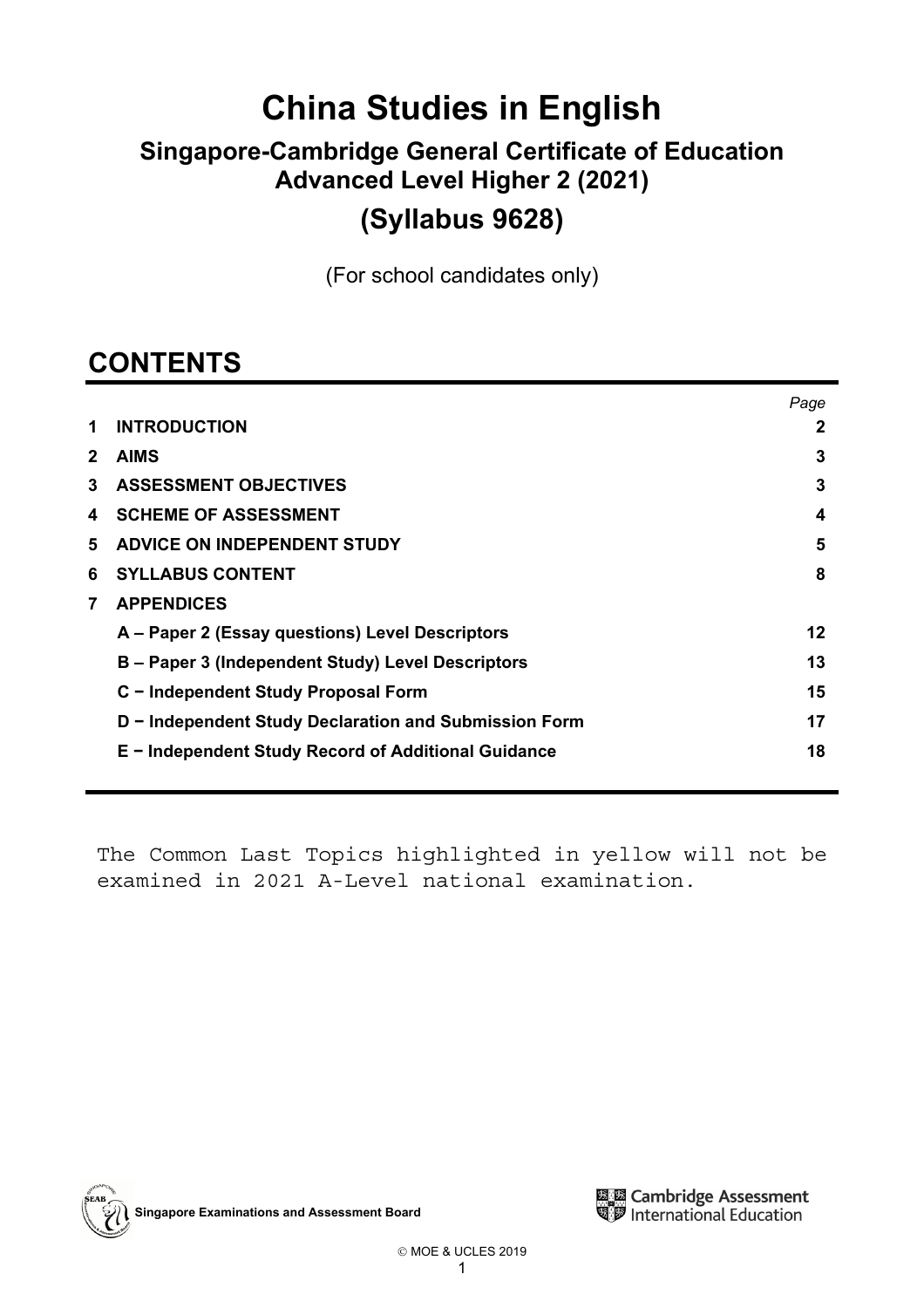# **1 INTRODUCTION**

China Studies focuses on the transformation of China since 1978 and its future. It allows students to develop the relevant knowledge and critical thinking skills to pursue a holistic understanding of contemporary China and to be cognisant of larger global trends. In the long run, it seeks to enable students to potentially contribute in their own capacity to further Singapore-China interactions. To this end, the China Studies curriculum seeks to achieve the following student outcomes:

- (a) a person who is 'China-conversant', where the student will be knowledgeable of the developments in China and sensitive to the thoughts and behaviour of the people of China;
- (b) a person who practises critical thinking, where the student will exercise sound reasoning through considering different perspectives and the use of evidence; and
- (c) a person who is globally aware, where the student will possess an awareness of global issues and trends through the study of China's relations with other countries and its growth as a regional and global power.



## **FEATURES OF THE CURRICULUM**

## *The Issues-based Approach*

The issues-based approach provides focus for the discussion of the developments in contemporary China. It supports and offers opportunities for constructivist teaching and learning as the study of issues will provide students with a way to thoughtfully consider how individuals and institutions in a society interact and relate to each other, and give them a meaningful way of using knowledge from relevant sources. It also requires students to utilise critical thinking skills such as reflective thinking and drawing conclusions through analysing different sources of information.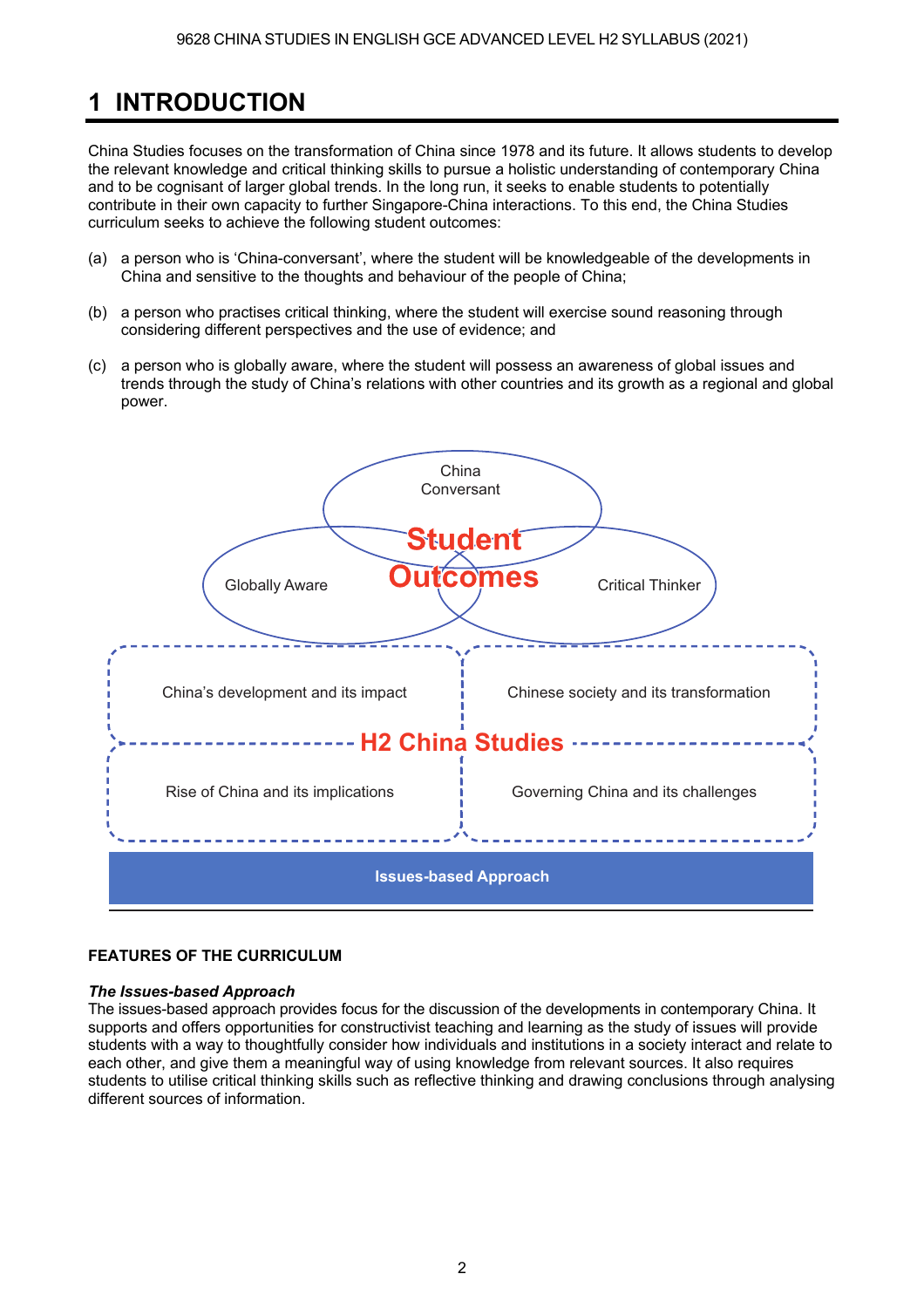#### *Four Issues and Dimensions*

The four issues (Governing China and its challenges, China's development and its impact, Chinese society and its transformation, and Rise of China and its implications) serve to guide discourse in the content dimensions. The four content dimensions of economy, politics, society and international relations constitute the knowledge domain in China Studies. Even though the study of each key issue is foregrounded by one main content dimension, students will draw from relevant content dimensions and examine the interrelationships between two or more dimensions. Making the connections across relevant dimensions is vital to appreciate the complexity of the challenges and developments facing contemporary China.

#### *21st Century Competencies*

The H2 China Studies in English curriculum is aligned to the 21st Century Competencies framework. Through issues-based learning, students will acquire knowledge of contemporary China while developing 21st century competencies in a constructivist setting. For instance, in examining key issues facing China's transformation, students will continuously engage in critical questions of why China has formulated certain policies or undertaken certain actions. They will also examine how these in turn impact China's economic development and her role in the international arena as a potential great power. In this regard, students' understanding of contemporary China will be undergirded by their ability to study the dynamic interrelationships across China's economy, politics, society and international relations (civic literacy, global awareness and cross-cultural skills). The discussion of the different issues in the classroom (communication, collaboration, and information skills) will serve as a platform to develop analytical and evaluative skills (critical and inventive thinking).

# **2 AIMS**

H2 China Studies aims to enable students to understand China's transformation and its future by:

- (a) examining key issues relevant to contemporary China, its people and its current stage of development;
- (b) developing an understanding of the different dimensions of China's development, in its economy, politics, society and international relations; and
- (c) developing skills in evaluating multiple perspectives to arrive at an informed judgement of issues as well as to assess the feasibility of students' personal recommendations.

# **3 ASSESSMENT OBJECTIVES**

Candidates are expected to:

#### **AO1: Knowledge**

demonstrate knowledge of issues in contemporary China and their relevant dimensions

#### **AO2: Analysis and Evaluation of Issues**

- critically examine issues and developments
- analyse and evaluate different perspectives
- construct coherent and substantiated arguments
- make judgements and reach conclusions based on reasoned consideration of issues

#### **AO3: Interpretation and Evaluation of Information**

- interpret, analyse and evaluate information from a range of sources
- postulate outcomes and developments based on information
- justify opinions and recommendations
- make judgements and reach conclusions based on reasoned consideration of information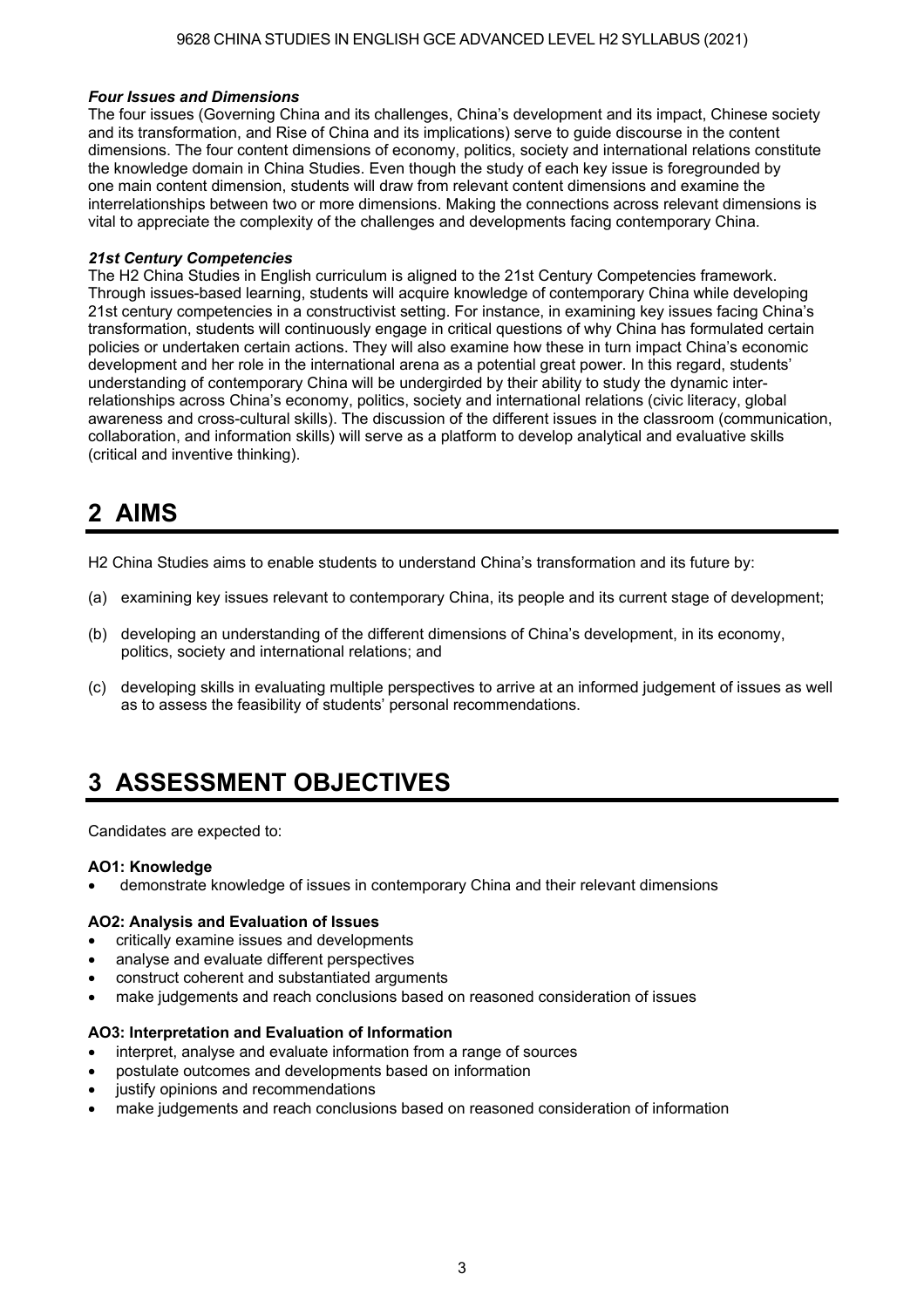# **4 SCHEME OF ASSESSMENT**

# **4.1 ASSESSMENT MODE**

The assessment comprises three papers. Paper 1 (Case Study) and Paper 2 (Essay Questions) are written examination papers. Paper 3 takes the form of an Independent Study. Candidates are required to offer all three papers.

# **4.2 SPECIFICATION GRID**

| Paper                                  | <b>Description</b>                                                                                                                                                                                                                                                                                                | <b>Assessment</b><br><b>Objective</b> | <b>Marks</b> | <b>Overall</b><br>weighting | <b>Duration</b>       |
|----------------------------------------|-------------------------------------------------------------------------------------------------------------------------------------------------------------------------------------------------------------------------------------------------------------------------------------------------------------------|---------------------------------------|--------------|-----------------------------|-----------------------|
| (Case Study)                           | Candidates answer the<br>compulsory case study comprising<br>three sub-questions.                                                                                                                                                                                                                                 | $AO1 + AO2 +$<br>AO <sub>3</sub>      | 30 marks     | 20%                         | 1 hour<br>30 minutes  |
| $\overline{2}$<br>(Essay<br>Questions) | Candidates answer three<br>questions.<br>Section A<br>Candidates answer 1<br>compulsory question on any of<br>the four Key Issues in the<br>syllabus.<br>Section B<br>Candidates answer 2<br>$\bullet$<br>questions.<br>3 questions will be set on any<br>$\bullet$<br>of the four Key Issues in the<br>syllabus. | $AO1 + AO2$                           | 75 marks     | 50%                         | 2 hours<br>15 minutes |
| 3<br>(Independent<br>Study)            | Candidates submit a 2000-2500<br>word research essay based on a<br>research area related to any of the<br>four key issues on China's<br>transformation since 1978 and its<br>future.                                                                                                                              | $AO1 + AO2 +$<br>AO <sub>3</sub>      | 45 marks     | 30%                         | 6 months              |

Note: AO1 forms part of testing of AO2 and AO3

## **4.3 DESCRIPTION OF COMPONENTS**

## **4.3.1 PAPER 1 (CASE STUDY)**

The Case Study will consist of a collection of material, containing four to five sources and no more than 4 A4 pages in length, on any one of the four key issues in the syllabus content. The given material will provide different perspectives and opinions. It will include both text and nontext sources (e.g. maps, pictures, photos and statistics) but the interpretation of these sources will not require specialised knowledge of a particular discipline. The Case Study will require candidates to interpret, analyse and evaluate the given material, and make postulations on outcomes and developments based on the given information.

The Case Study questions will be assessed using the Levels of Response Mark Scheme (LORMS). LORMS involves qualitative judgements and awards marks according to the level of skill or understanding in the answer. The mark scheme will be specific to the target objective of the question set. There will be different levels of skill or understanding, in relation to the target objective, demonstrated by the candidates in their answers. The mark scheme will thus be question-specific.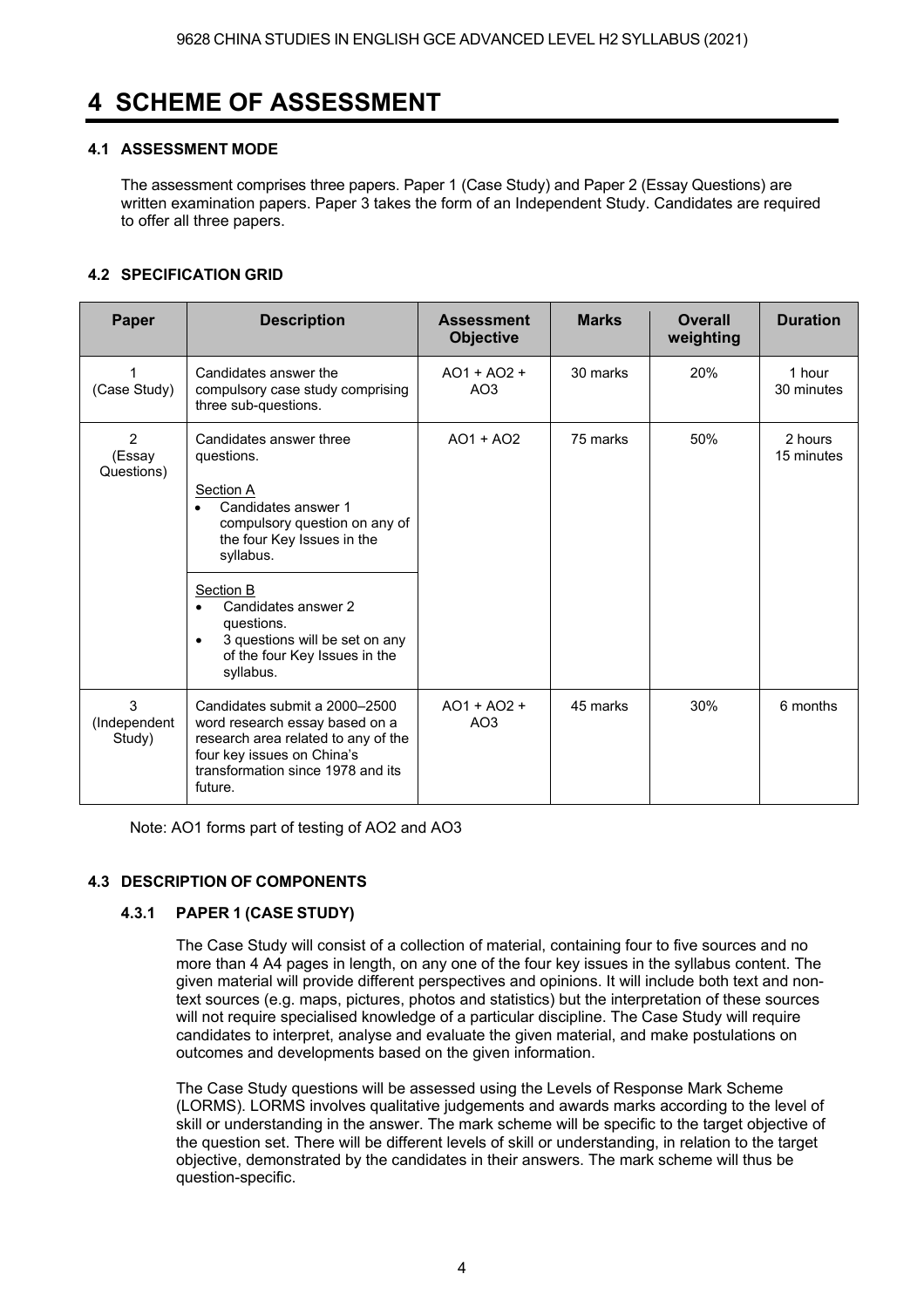#### **4.3.2 PAPER 2 (ESSAY QUESTIONS)**

Candidates are required to show depth of understanding of issues and evidence of reading in their answers. The answers should demonstrate critical thinking skills such as the ability to interpret and evaluate relevant dimensions that inform the issues and to present thoughtful and analytical arguments. Candidates are required to answer the essay questions in continuous prose.

The essay questions will be assessed using holistic level descriptors. The assessment involves qualitative rather than quantitative evaluation. Judgements on the appropriate band of each essay assessed will be based on the principle of 'best fit' determined by the descriptions within each band which has several assessment criteria.

For details on the assessment criteria, please refer to Paper 2 (Essay Questions) Level Descriptors in Appendix A.

#### **4.3.3 PAPER 3 (INDEPENDENT STUDY)**

The Independent Study gives candidates the opportunity to select and research on an area related to any of the four key issues on China's transformation and its future.

The selected research area must be focused and suitable for an in-depth study of 6 months duration. Candidates' proposals must be submitted to the Principal Examiner for approval before the study is embarked on.

Candidates will submit an essay of between 2000 to 2500 words at the end of the 6-month study for assessment. Headings, footnotes, charts, tables and appendices will not count towards the word limit. Any Independent Study submitted which exceeds the word limit will not have the excess work marked and rewarded.

The Independent Study must be typewritten on A4 size paper, with double-spacing and in Arial font, size 12. A complete bibliography of all resources used/referred to must be attached to the work.

Independent Study will be assessed using analytic level descriptors. Judgements on the appropriate level of each essay assessed will be based on the principle of 'best fit' determined by the descriptions within each level for each assessment criterion.

For details on the assessment criteria, please refer to Paper 3 (Independent Study) Level Descriptors in Appendix B.

# **5 ADVICE ON INDEPENDENT STUDY**

#### **5.1 APPROVAL PROCESS**

- **5.1.1** Candidates must submit the soft copy of their Independent Study Proposal Form (Appendix C) to SEAB by a specified date in Term 1 of the second year of study. Deadlines for submissions will be specified by SEAB in a circular to schools each year.
- **5.1.2** The proposal, not exceeding 500 words, must include the following details:
	- the research question
	- rationale for the choice of the research question
	- $\bullet$  a synopsis which states clearly the objective(s) and scope of the research area, as well as an indication of any potential problems or limitations in the course of research
	- a literature review giving an overview of the current state of knowledge in this area of study
	- a description of the qualitative or quantitative methodology to be used in gathering information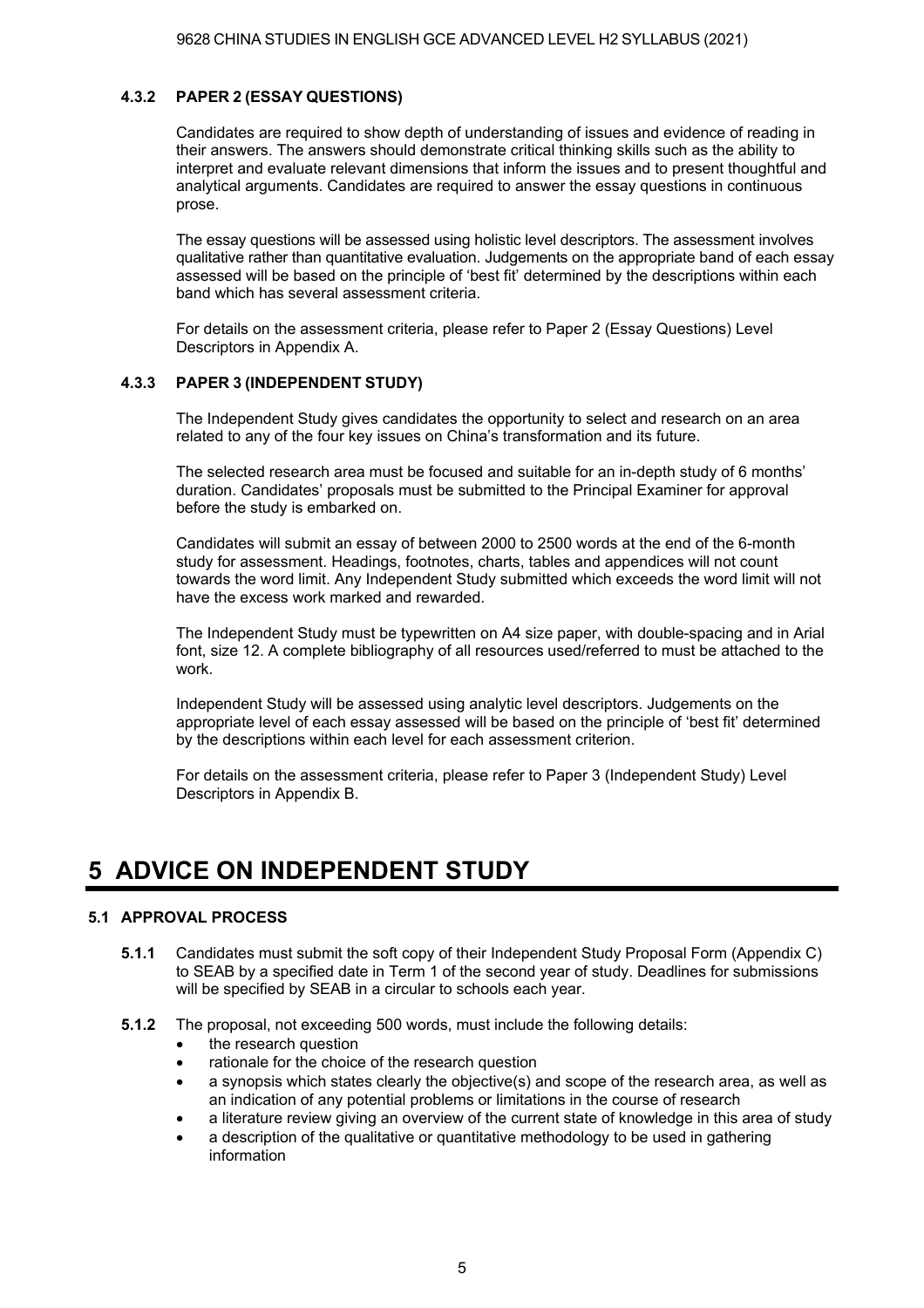- **5.1.3** The hard copy of the proposal must be dated and signed by both the candidate and the Coursework Supervisor. The hard copy should be retained by the school and submitted with the completed Independent Study by the date specified by SEAB. (See paragraph 5.1.1 above).
- **5.1.4** Proposal submissions will be sent electronically to Cambridge for approval by the examiner.
- **5.1.5** If a proposal is acceptable as it stands, the examiner will approve it without further feedback.
- **5.1.6** If the examiner rejects a proposal, or indicates that a proposal needs to be revised before it can be approved, s/he will send feedback accordingly. This feedback must be retained and submitted with the completed Independent Study, along with the hard copy of the original proposal. (See paragraph 5.1.3 above).
- **5.1.7** If a candidate has been advised by the examiner that s/he must make a resubmission of the amended proposal for approval, or submit a 2nd proposal, the candidate must do so by the date specified by SEAB, the hard copy of which must be submitted with the completed Independent Study.

#### **5.2 NOTES FOR COURSEWORK SUPERVISOR**

**5.2.1** The Independent Study submitted for assessment must be the candidates' own work and should represent their ability to work independently. However, all candidates will need support from their Centres in the form of monitoring the work in progress and giving some degree of guidance. The extent of guidance by the Coursework Supervisor is outlined in paragraphs 5.2.2 to 5.2.12 below.

#### **DURING THE PROPOSAL STAGE**

- **5.2.2** At the Proposal Stage of the Independent Study, the Coursework Supervisor is expected to:
	- guide candidates on the selection of an appropriate research area, and formulation of a research question
	- guide candidates in the formulation of their research proposal. This guidance includes discussion with the candidates of feedback given by the examiner on the proposal, as well as the formulation of a second proposal, if required.
	- advise candidates on work schedule
	- advise candidates on research ethics
	- guide candidates on research skills and techniques
	- advise candidates on the suitability of resources/references selected
	- explain to candidates what they will be assessed on and how their performance will be assessed
	- draw candidates' attention to the importance of the declaration they will be required to make in the Declaration and Submission Form (Appendix D)

## **DURING THE WRITING STAGE**

- **5.2.3** At the Writing Stage, the Coursework Supervisor should continually monitor the progress of the candidate to ensure that his/her work is on schedule.
- **5.2.4** The Coursework Supervisor may provide feedback on the Independent Study only during the scheduled conference sessions. The Coursework Supervisor must ensure that the candidate does his/her own independent thinking and is fully responsible for developing the arguments and essay structures, and sourcing of information.
- **5.2.5** The Coursework Supervisor may have up to three face-to-face conferences with the candidate. The first and second conferences are compulsory while the third conference is optional.
	- a. First conference (compulsory) this must be conducted as soon as the candidate is ready with the first draft, at the latest by mid-May. The Coursework Supervisor will not be required to complete the *Record of Additional Guidance* (Appendix E).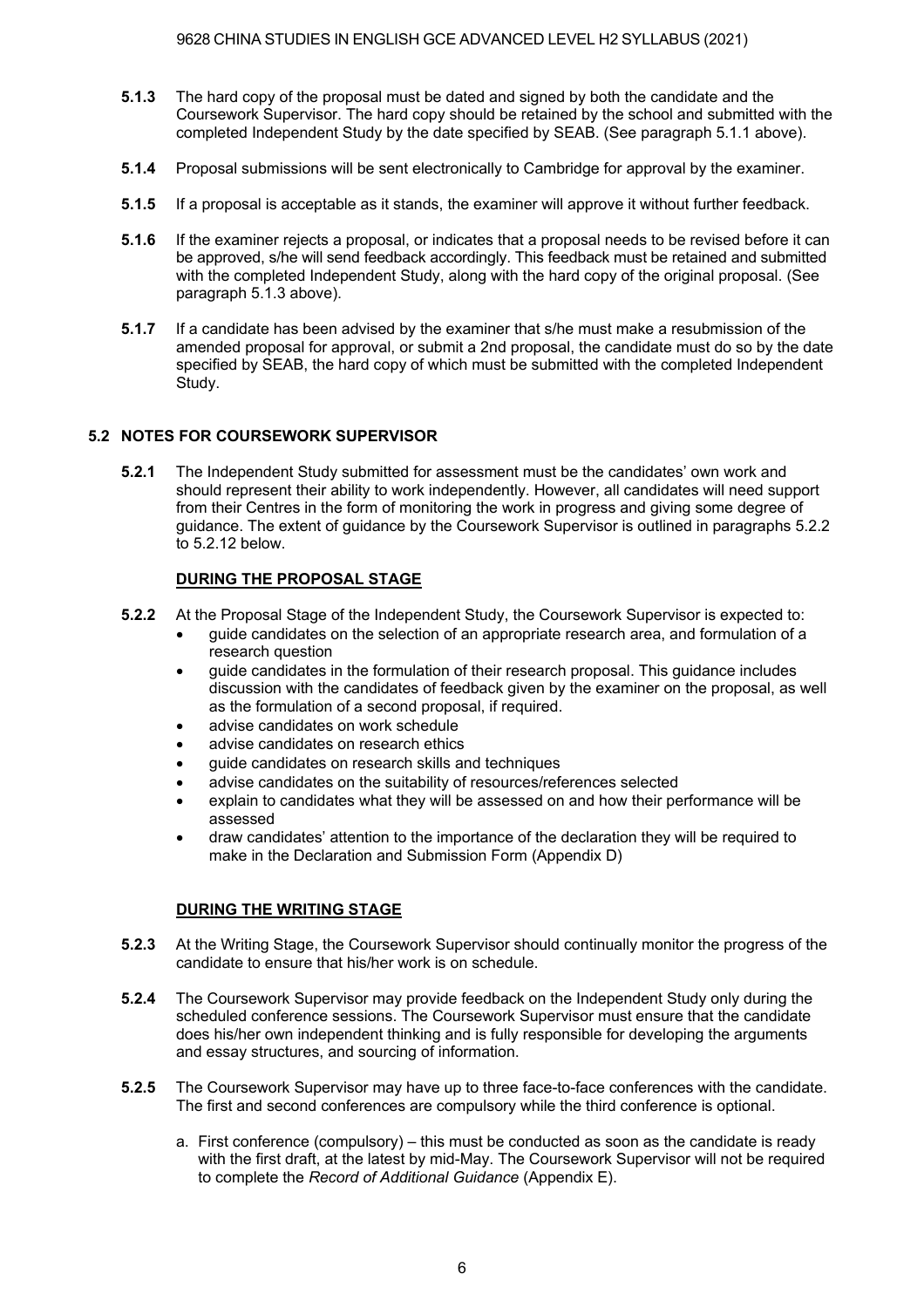- b. Second conference (compulsory) this must be conducted at the latest by end-July. The Coursework Supervisor will not be required to complete the *Record of Additional Guidance*  (Appendix E).
- c. Third conference (optional) this, if needed, must be conducted latest by end-August. The Coursework Supervisor will be required to complete the *Record of Additional Guidance*  (Appendix E), giving details of key points of guidance provided during the conference.

The third conference can be conducted:

- at the request of a candidate, or
- should the Coursework Supervisor feel that a candidate would benefit from a third conference, s/he may suggest it to the candidate. However, it should be the candidate's decision whether or not to take up the suggestion.

The Coursework Supervisor should make it known to the candidate that the nature and extent of additional guidance given at the third conference will be recorded in the *Record of Additional Guidance* (Appendix E) and may be taken into consideration by the examiner during the marking of the candidate's work.

- **5.2.6** The Coursework Supervisor may provide feedback on the Independent Study only during scheduled conference sessions. There is no time limit on the duration of the conferences, as the length of time required will depend on each candidate's needs. However, each conference should take place over a single session within one day.
- **5.2.7** The Coursework Supervisor may accept a draft of a candidate's work in advance of the conference, for discussion during the session, but the Coursework Supervisor should not give any written feedback on the work submitted.
- **5.2.8** The Coursework Supervisor should encourage the candidate to take notes during the conferences, so that s/he can refer to these notes subsequently when working independently.
- **5.2.9** It should be noted that the nature and extent of guidance given during the conferences may be taken into consideration during the marking of the candidate's work.
- **5.2.10** The completed *Record of Additional Guidance* form must carry the Coursework Supervisor's signature and date. The candidate should be given the opportunity to see what has been noted down on the form and should sign his/her acknowledgement of the guidance given.
- **5.2.11** The completed *Record of Additional Guidance* form must be submitted with the candidate's essay.

## **5.3 ACKNOWLEDGEMENT OF EXTERNAL GUIDANCE**

- **5.3.1** Candidates are permitted to seek advice or information from people outside of the school environment who have expertise that is relevant to their research. However, as part of their guidance on the ethics of carrying out independent research, the Coursework Supervisor should advise candidates that it is not acceptable for them to either seek or accept help from any outside agency, including family and friends, in the actual writing of the essay.
- **5.3.2** Candidates must acknowledge guidance or information provided by people other than Coursework Supervisors through the use of footnotes or endnotes, or in the bibliography.

# **5.4 SUBMISSION OF WORK AND SUSPICION OF PLAGIARISM**

- **5.4.1** When candidates submit the Independent Study for assessment, Coursework Supervisors are expected to ensure that candidates have completed the Declaration and Submission Form (Appendix D) and attach it to the front of the work, along with the Record of Additional Guidance (Appendix E), if any has been given (see paragraph 5.2.12).
- **5.4.2** The Coursework Supervisor should also attach the hard copy of the proposal(s).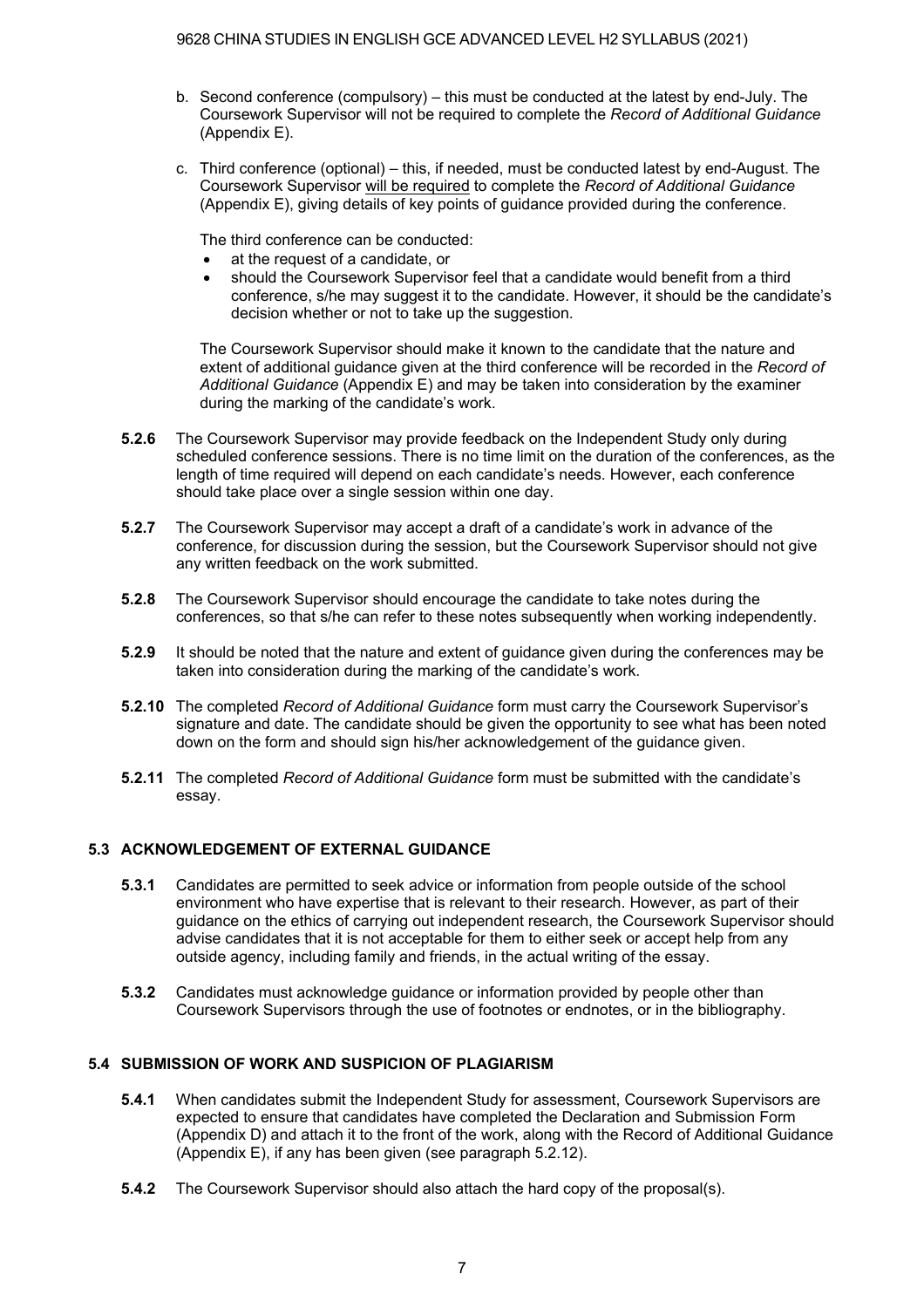- **5.4.3** While Coursework Supervisors do not need to assess the work that is submitted, or check that requirements for the Independent Study have been fulfilled, they will need to read the work in order to satisfy themselves that it is authentic.
- **5.4.4** If the Coursework Supervisor is satisfied that, to the best of her/his knowledge of the candidate and the progress of the Independent Study the work is authentic, s/he should sign and date the declaration of authenticity on the Declaration and Submission Form (Appendix D). It is understood that the declaration is made in good faith by the Coursework Supervisor and that ultimately, the authenticity of the work is the candidate's responsibility.
- **5.4.5** If the Coursework Supervisor has cause for suspicion of plagiarism in the work submitted, s/he should circle 'reason' [to believe that the candidate has plagiarised work in this Independent Study] on the Declaration and Submission Form (Appendix D) and give details in an Irregularity Report (to be issued by SEAB). The report should be submitted to SEAB, together with the work in question and the candidate's approved proposal.
- **5.4.6** All documentation regarding cases of suspected plagiarism, proven or otherwise, must be submitted to SEAB. The examining authority will take disciplinary action against any candidate found to have committed or aided the offence of plagiarism.
- **5.4.7** If there are no Irregular Cases, a 'Nil Return' must be submitted by the school.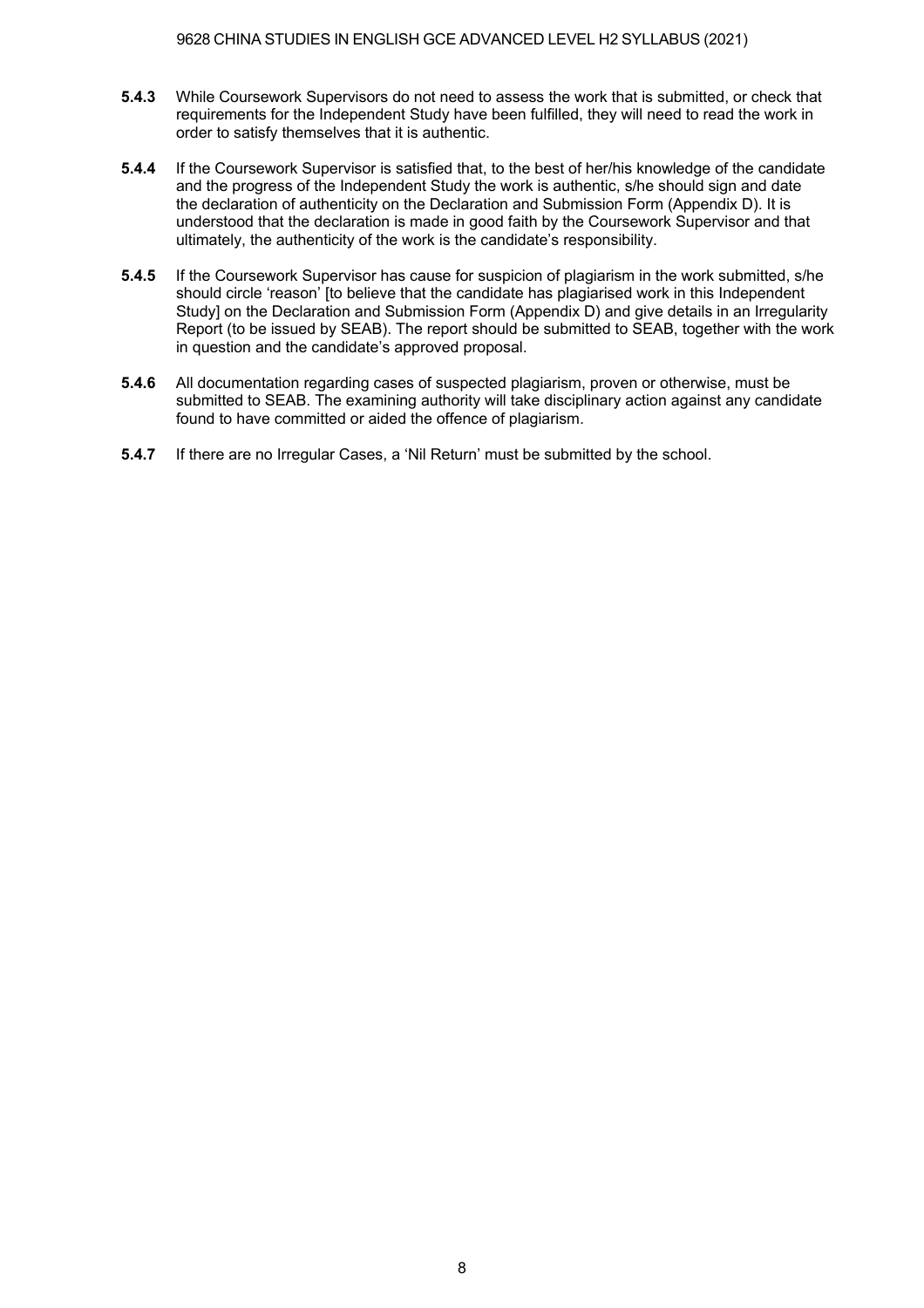# **6 SYLLABUS CONTENT**

The syllabus focuses on China's transformation since 1978 and its future and is grounded upon an examination of four key issues facing contemporary China through the study of the interrelationship of the economy, politics, society, and international relations dimensions. This syllabus frames four key issues as follows:

- China's development and its impact
- Governing China and its challenges
- Chinese society and its transformation
- Rise of China and its implications

## **Key Issue 1: Chinas development and its impact**

With the success of China's Open Door policy and its state-led growth since 1978, the factors that contributed to the country's rapid economic growth have received much attention as a model for success. However, China's economic success has also started to yield many problems such as environmental degradation and a growing income gap. In addition, China's economic strategy with its strong dependency on exports and foreign investments is increasingly seen as unsustainable with the changing global economic climate as well as domestic factors such as rising wages and energy depletion. A reformulation of China's developmental trajectory is thus urgently needed and a more holistic view of development has become a major consideration on the Chinese agenda.

#### **Learning Outcomes**

Through the study of this issue, students will be able to discuss:

- China's success in achieving rapid economic development
- The challenges facing China's sustained economic development
- China's approaches towards sustaining its economic development

| <b>Main Dimension: Economy</b>                                                                                                           | <b>Key Concepts</b>                                                                                                                                                                                                                                                          |
|------------------------------------------------------------------------------------------------------------------------------------------|------------------------------------------------------------------------------------------------------------------------------------------------------------------------------------------------------------------------------------------------------------------------------|
| Economic growth strategy<br>Export-oriented<br>Investment-driven<br>Rapid industrialisation                                              | Development<br>$\bullet$<br>Economic Liberalisation<br>$\bullet$<br><b>Economic Sustainability</b><br>$\bullet$                                                                                                                                                              |
| Economic challenges                                                                                                                      | <b>Connecting the dimensions</b>                                                                                                                                                                                                                                             |
| Unbalanced development<br>Reform of state-owned enterprises<br>—<br>Energy demands<br>Environmental problems<br>$\overline{\phantom{0}}$ | To understand China's economic development and<br>how China can maintain its status as an economic<br>superpower, it is essential to consider the political<br>and social changes that are taking place within the                                                           |
| Economic restructuring<br>Increasing domestic demand<br>Urbanisation<br>Green development                                                | country that can either further China's development<br>or retard it depending on how they are managed. In<br>addition, with the rise of a globalised economy,<br>China's foreign relations will also play a large role in<br>influencing China's future economic trajectory. |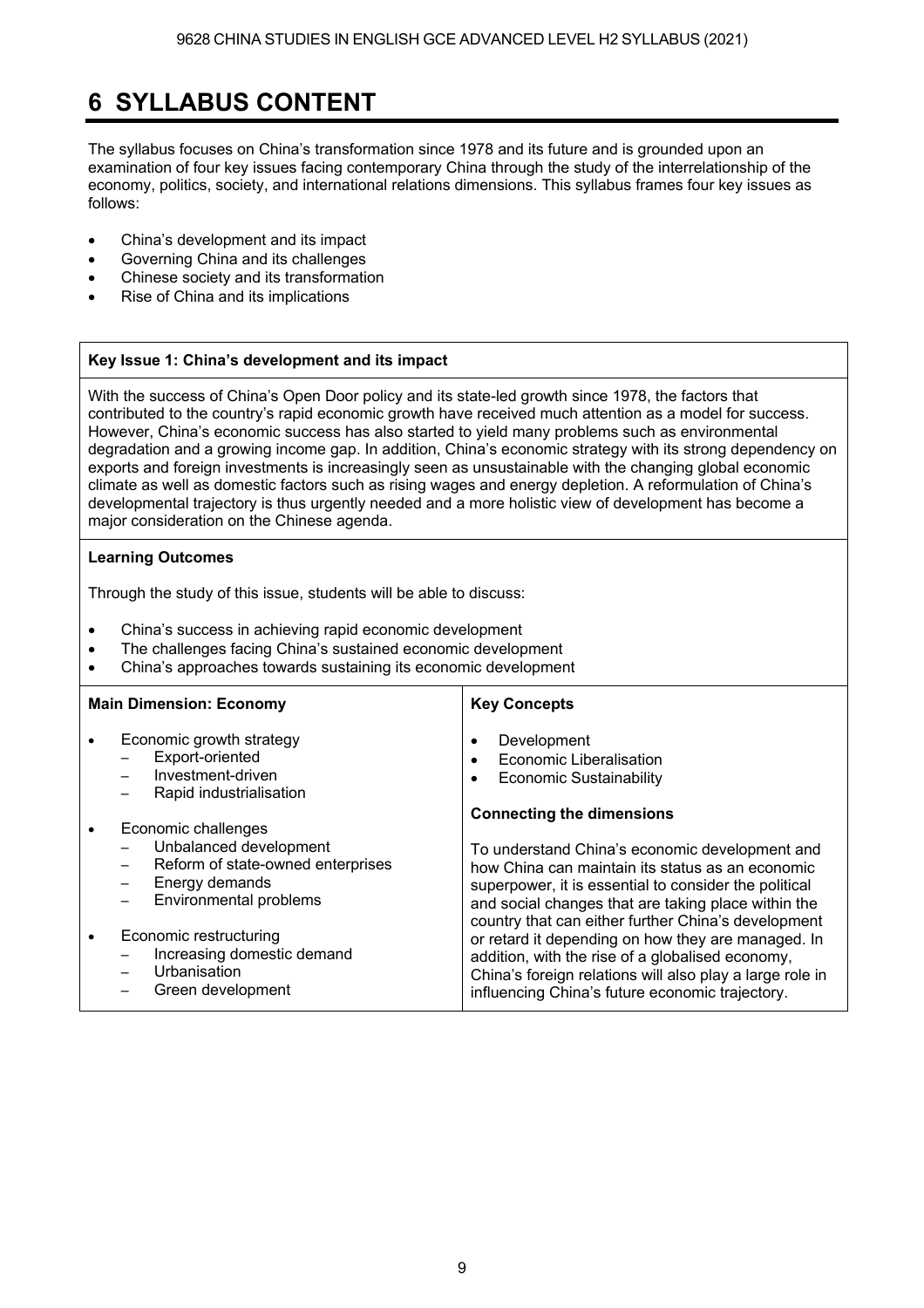#### **Key Issue 2: Governing China and its challenges**

Chinese political leaders are facing a fast-changing political and social landscape. Despite the shift towards a decentralisation of power and a more collective form of leadership, there have been criticisms regarding the pace of political reforms. In addition, the challenges brought by China's rapid economic growth have created tensions between the state and society that may pose a threat to the ruling government's legitimacy. Hence, the importance of ensuring social stability and ultimately political stability remain the top priority on the agenda of the Chinese leadership. For the political leaders to stay in power, it will become an imperative for them to govern China effectively beyond just delivering economic growth.

#### **Learning Outcomes**

Through the study of this issue, students will be able to discuss:

- The strengths and weaknesses of China's political system
- The effectiveness of the Chinese government in meeting people's needs
- The challenges to governance

| <b>Main Dimension: Politics</b>                                                                                                                                       | <b>Key Concepts</b>                                                                                                                                                                                                                                                                                                                |
|-----------------------------------------------------------------------------------------------------------------------------------------------------------------------|------------------------------------------------------------------------------------------------------------------------------------------------------------------------------------------------------------------------------------------------------------------------------------------------------------------------------------|
| Features of China's politics<br>One-party rule<br>Power of the provincial governments<br>central-local interactions<br>$\circ$                                        | Governance<br><b>Political Legitimacy</b><br><b>State Power</b>                                                                                                                                                                                                                                                                    |
| Challenges facing the Party<br>Leadership renewal<br>Securing political legitimacy<br>importance of ideology<br>$\circ$<br>performance-based legitimacy<br>$\circ$    | <b>Connecting the dimensions</b><br>To understand how China is being governed and its<br>challenges, there is a need to look into how diverse<br>groups in the Chinese society respond to how they are<br>being governed. The growing social issues as well as the<br>rising expectations to deliver the promise of a 'well-off    |
| Governance<br>Transparency and corruption<br>sources of corruption<br>$\circ$<br>rule of law<br>$\circ$<br>Provision of social welfare<br>Management of ethnic groups | society' will put pressure on the government to<br>implement economic, political, and social reforms. In<br>addition, the growing Chinese confidence in their<br>achievements has become a force that will influence the<br>government's handling of its foreign relations to ensure<br>China's place as an emerging global power. |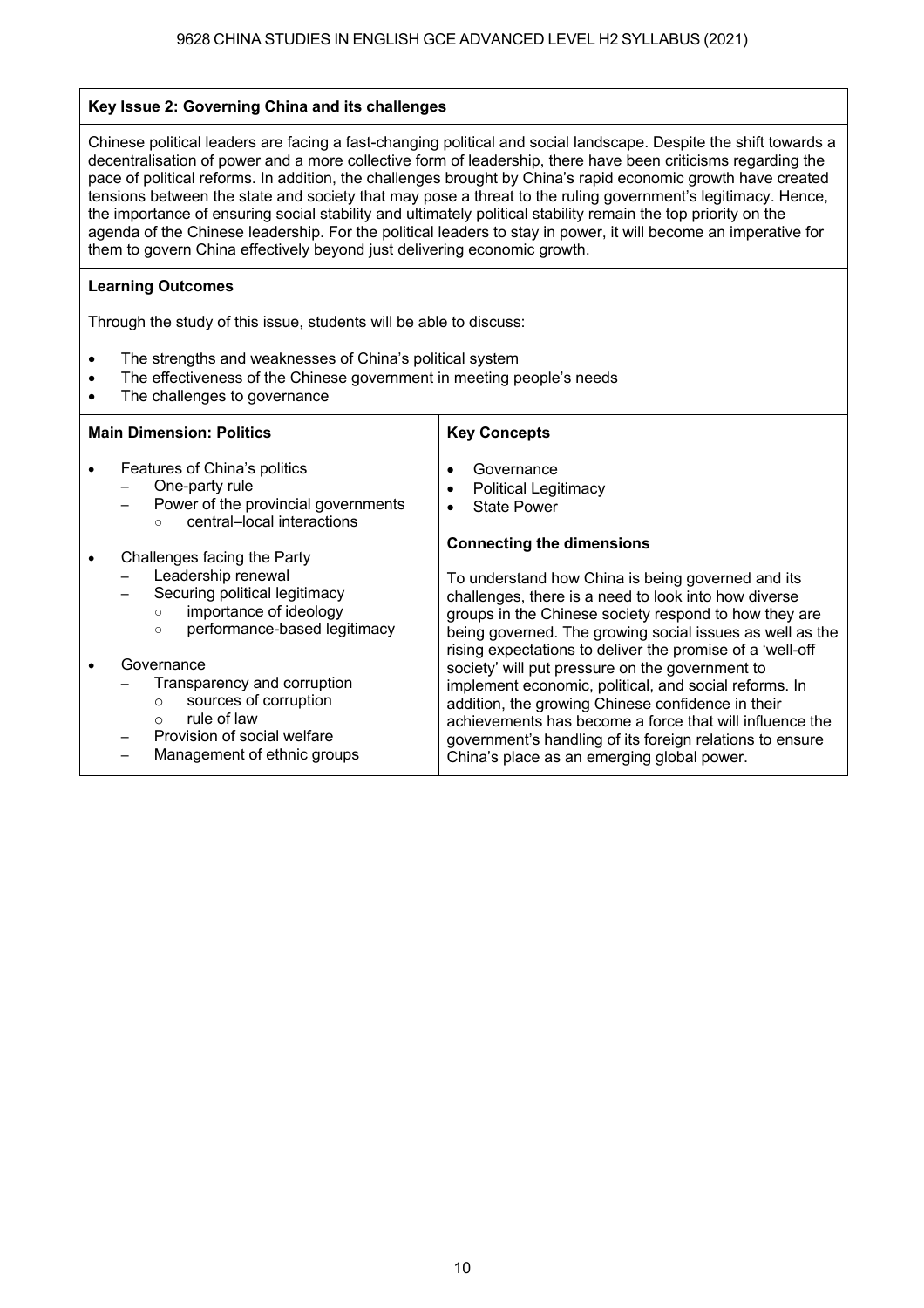#### **Key Issue 3: Chinese society and its transformation**

With more than 30 years of opening and reform, Chinese society has been plunged into the midst of rapid transformation with its growing economic affluence. Confucian norms and values that govern the society are now meeting with an influx of foreign cultures and ideas. In addition, changing demographics and social trends are playing an important role in influencing Chinese values, social mentality and relational structures. As Chinese society becomes more open and diversified, there is an increasing tension between the different groups of people in China. Working towards harmonious interaction between the government and people, the rich and the poor, will therefore become key factors contributing towards ensuring China's social stability and future development.

#### **Learning Outcomes**

Through the study of this issue, students will be able to discuss:

- The implications of China's changing demographics
- China's social diversity and its challenges
- The impact of development on Chinese society

#### **Main Dimension: Society**

- Changing demographics
	- Population policies Population structure
		- sex ratio
		-
		- ageing population Population movement
		- rural-urban migration
- Social organisation and stratification
	- Family and kinship
		- inter-generational support
		- parental role/parent-child
		- interaction
	- The urban middle class
	- The migrant workers

#### Society and state

- Rise of religiosity
	- Non-governmental organisations
- The internet

#### **Key Concepts**

- Social Change
- Social Structure
- **•** Civil Society

#### **Connecting the dimensions**

To understand the Chinese society, it is necessary to consider the economic and political changes taking place within China and China's relations with the world. This is because much of the societal transformation taking place within China is a result of economic modernisation, state policies and interaction with other countries. On the other hand, it is also important to study the impact of societal transformation on the Chinese government, the country's economic trajectory and its foreign policies.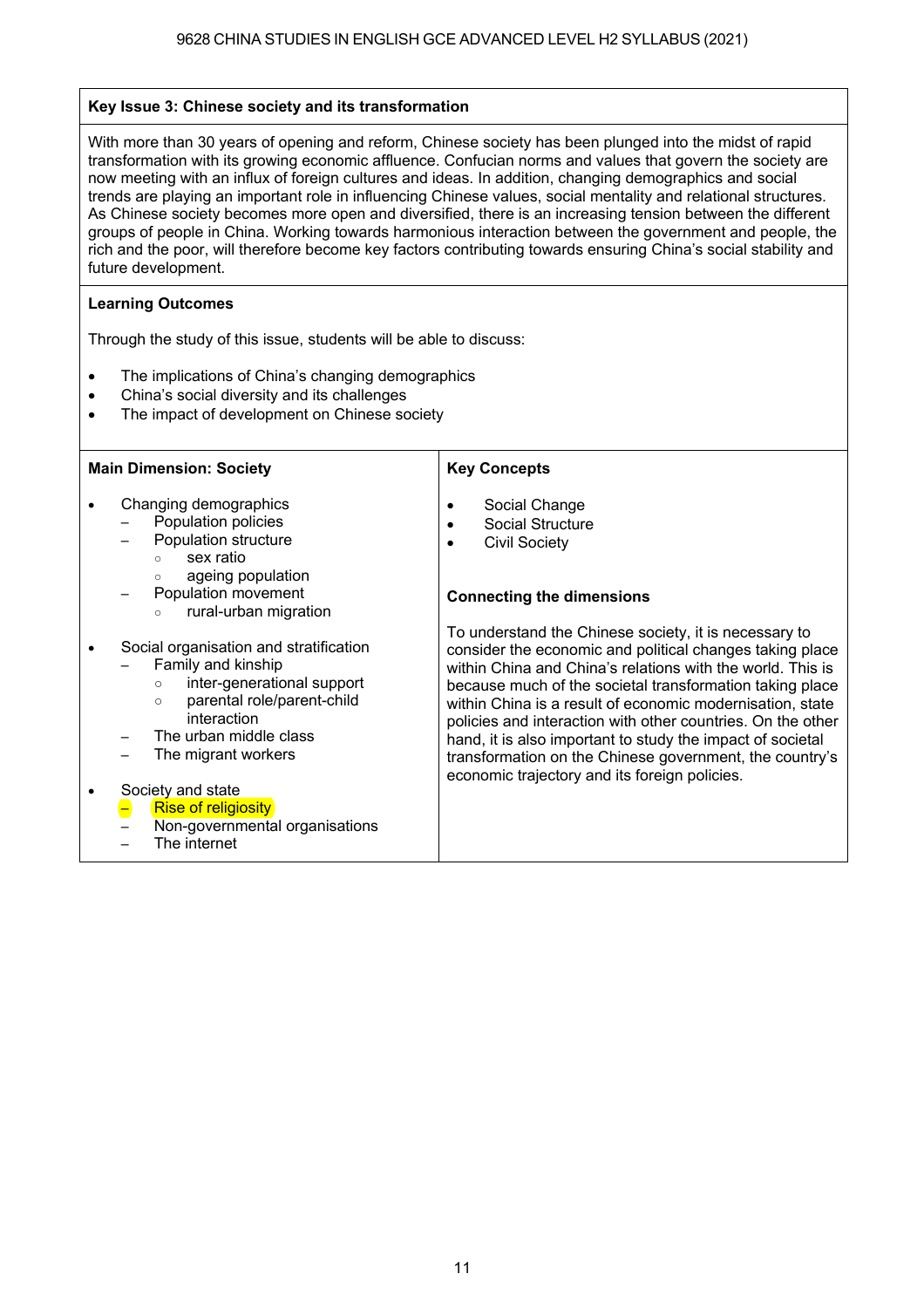#### **Key Issue 4: Rise of China and its implications**

With growing international concerns regarding the direction of China's foreign policy goals resulting from its stellar economic growth, the Chinese leadership embarked on a diplomatic campaign that sought to allay concerns over its military spending, more aggressive territorial claims and increased global presence. Furthermore, China has begun to play a larger role in global governance through participation in international and multilateral institutions. Parallel to these efforts, however, China has also sought to safeguard its national interests through policies that have been perceived as aggressive and running contrary to Chinese claims regarding its "Peaceful Rise". Consequently, an understanding of the various forces that shape Chinese foreign policy would allow a better understanding of this dichotomy in the way China manages its external relations.

#### **Learning Outcomes**

Through the study of this issue, students will be able to discuss:

- China's views towards its external relations
- China's emergence as a global power and its implications
- China's effectiveness in pursuing its foreign policy goals

#### **Main Dimension: International Relations**

- Domestic sources of China's foreign policy Path of peaceful development
	- Popular nationalism
	- sovereignty and territorial issues
	- Role of the People's Liberation Army
- China as a global power
	- Involvement in international and multilateral institutions
	- Soft power
- Sino-US relations
	- Cooperation and competition in Asia-Pacific
		- trade and investments
			- national security

#### **Sino-Japan relations**

- **Bilateral trade**
- **Historical controversies**

#### **Key Concepts**

- Sovereignty
- Power
- Diplomacy

#### **Connecting the dimensions**

To understand China's foreign policy making process, it is necessary to take into account not only the external circumstances but also the domestic developments. This is because in many ways, China's behaviour on the global stage is increasingly influenced by its political developments and domestic public opinion. Often, the suspicion of Chinese behaviour in its interaction with other countries stems from a lack of understanding of China's local conditions. Hence, without careful considerations of the domestic linkages to China's international relations, countries may swing from peaceful cooperation to containing China's rise.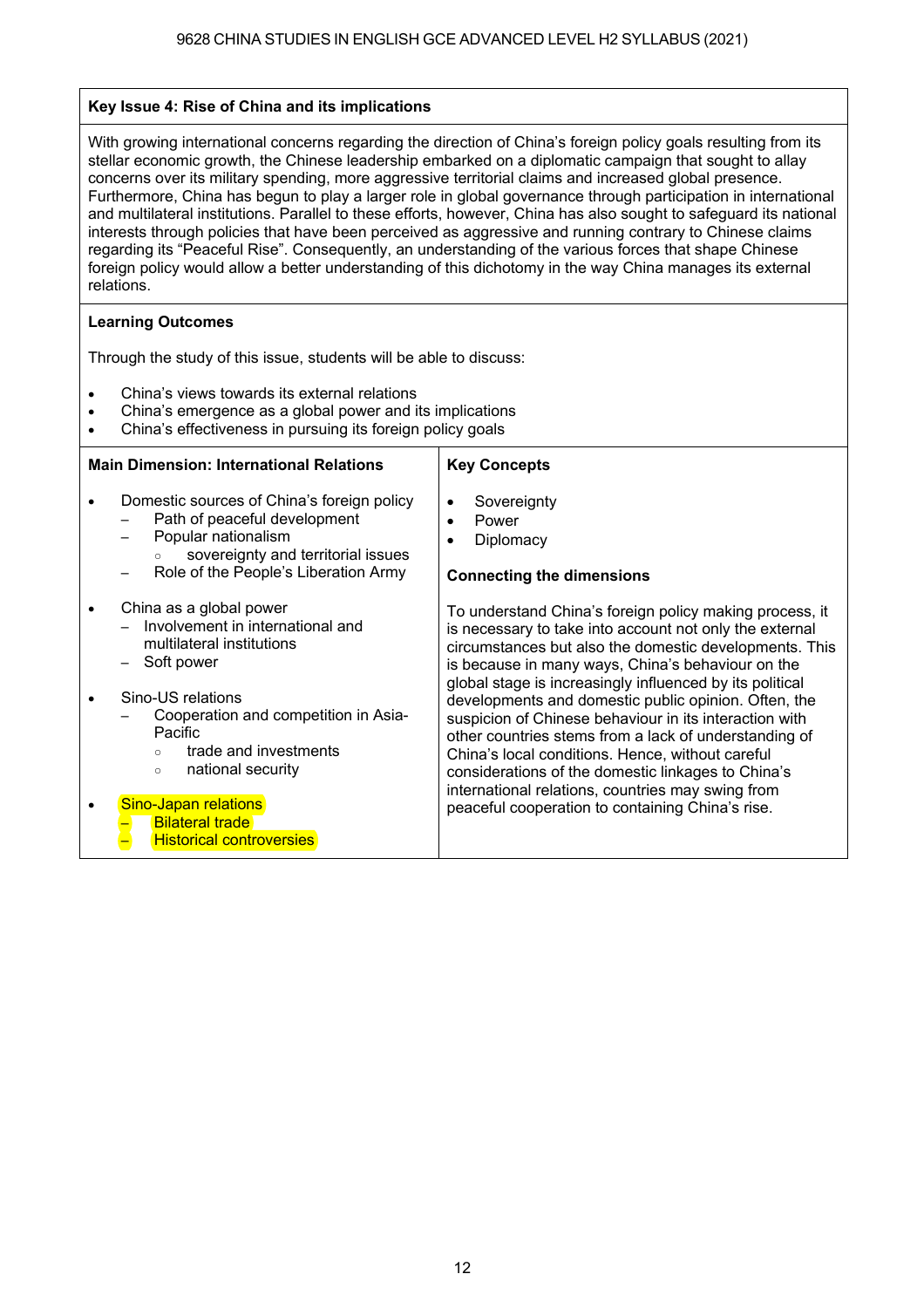#### 9628 CHINA STUDIES IN ENGLISH GCE ADVANCED LEVEL H2 SYLLABUS (2021)

# **APPENDIX A PAPER 2 (ESSAY QUESTIONS) LEVEL DESCRIPTORS**

| Level          | <b>Marks</b> | <b>Quality of the answer</b>                                                                                                                                                                                                                                                                                                                                                                                                                                                                                                                                                               |  |
|----------------|--------------|--------------------------------------------------------------------------------------------------------------------------------------------------------------------------------------------------------------------------------------------------------------------------------------------------------------------------------------------------------------------------------------------------------------------------------------------------------------------------------------------------------------------------------------------------------------------------------------------|--|
| 5              | $21 - 25$    | Responses show very good understanding of issues and developments which relate to the question and contain a relevant, focused and balanced<br>argument based on a consistently analytical approach. This is fully supported by relevant dimensions considered in a sustained manner as well as<br>the use of appropriate factual material.                                                                                                                                                                                                                                                |  |
|                |              | Towards the top of the level, responses are expected to be analytical, focused, and balanced throughout. The argument will be coherent and will<br>reach a supported judgement in response to the question. Candidates will demonstrate a critical approach and evaluate different views as<br>appropriate. Towards the lower end of the level, responses might typically be analytical, consistent and balanced, but the argument might not be fully<br>convincing.                                                                                                                       |  |
| 4              | $16 - 20$    | Responses show a good understanding of issues and developments which relate to the question and contain a relevant argument based on a<br>largely analytical approach. This is supported by some consideration of relevant dimensions and use of appropriate factual material.                                                                                                                                                                                                                                                                                                             |  |
|                |              | Towards the top of the level, responses are likely to be analytical, balanced and effectively supported. There may be some attempt to reach a<br>judgement but this may be partial or unsupported. Candidates may show some critical awareness and are likely to appreciate that there are different<br>views. Towards the lower end of the level, responses are likely to contain detailed factual material with some focused analysis, but the argument will<br>be less coherent in places.                                                                                              |  |
| 3              | $11 - 15$    | Responses show understanding of issues and developments which relate to the question and contain an argument based on some analytical points.<br>This may not be highly developed or consistently supported by consideration of relevant dimensions and factual material may lack depth.                                                                                                                                                                                                                                                                                                   |  |
|                |              | Towards the top of the level, responses contain detailed factual material. However attempts to argue relevantly are implicit or confined to<br>introductions and conclusions. Candidates may be aware that there are different views on issues but the approach will be descriptive rather than<br>evaluative. Alternatively, responses may offer an analytical framework which contains some supporting material. Towards the lower end of the level,<br>responses might offer some narrative or description relating to the topic, but are less likely to address the question directly. |  |
| $\overline{2}$ | $6 - 10$     | Responses show some understanding of issues and developments which relate to the question. They may contain some description of dimension(s)<br>with few links to the question or may be analytical with limited relevant factual support.                                                                                                                                                                                                                                                                                                                                                 |  |
|                |              | Towards the top of the level, responses might contain relevant commentaries which lack adequate factual support. The responses may contain<br>some unsupported assertions. Towards the lower end of the level, responses are likely to contain some information which is relevant to the topic but<br>will not demonstrate full understanding of the implications of the question.                                                                                                                                                                                                         |  |
|                | $0 - 5$      | Responses show limited understanding of issues and developments which relate to the question. They may contain some description of<br>dimension(s) which is linked to the topic or only addresses part of the question.                                                                                                                                                                                                                                                                                                                                                                    |  |
|                |              | Towards the top of the level, responses show some awareness of relevant material but this may be presented as a list. Towards the lower end of the<br>level, answers may provide a little relevant material but are likely to be characterised by irrelevance.                                                                                                                                                                                                                                                                                                                             |  |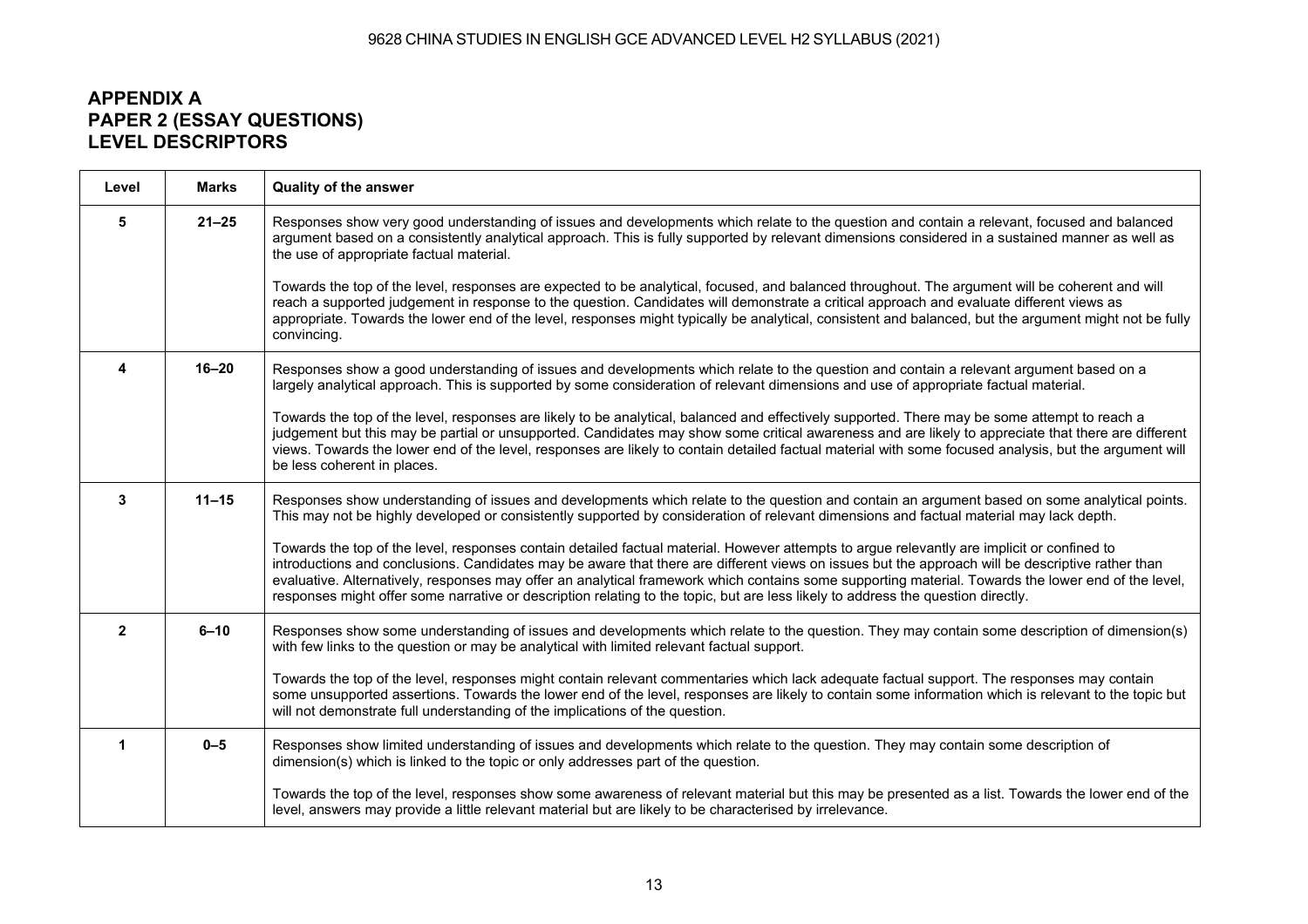# **APPENDIX B PAPER 3 (INDEPENDENT STUDY) LEVEL DESCRIPTORS**

| <b>ASSESSMENT</b><br><b>CRITERIA</b>                                                                                                                                                                                                                                                                                                                                                                                                                                                                                                                                                                                                                | Level 4                                                                                                                                                                                                                                                                                                                                                                                                                                                                                                                                                                                         | Level <sub>3</sub>                                                                                                                                                                                                                                                                                                                                                                                                                 | Level <sub>2</sub>                                                                                                                                                                                                                                                                                                                                                                                                                                                                    | Level 1                                                                                                                                                                                                                                                                                                                                                                                                                                                                       |
|-----------------------------------------------------------------------------------------------------------------------------------------------------------------------------------------------------------------------------------------------------------------------------------------------------------------------------------------------------------------------------------------------------------------------------------------------------------------------------------------------------------------------------------------------------------------------------------------------------------------------------------------------------|-------------------------------------------------------------------------------------------------------------------------------------------------------------------------------------------------------------------------------------------------------------------------------------------------------------------------------------------------------------------------------------------------------------------------------------------------------------------------------------------------------------------------------------------------------------------------------------------------|------------------------------------------------------------------------------------------------------------------------------------------------------------------------------------------------------------------------------------------------------------------------------------------------------------------------------------------------------------------------------------------------------------------------------------|---------------------------------------------------------------------------------------------------------------------------------------------------------------------------------------------------------------------------------------------------------------------------------------------------------------------------------------------------------------------------------------------------------------------------------------------------------------------------------------|-------------------------------------------------------------------------------------------------------------------------------------------------------------------------------------------------------------------------------------------------------------------------------------------------------------------------------------------------------------------------------------------------------------------------------------------------------------------------------|
| <b>Construction</b><br>of Argument<br>[24 marks]<br>$(AO1 + AO2)$                                                                                                                                                                                                                                                                                                                                                                                                                                                                                                                                                                                   | <b>Marks 19-24</b><br>Towards the top of the level the<br>answer will be fully analytical and<br>demonstrate a consistently critical<br>approach. Makes very effective use<br>of the research materials selected.<br>Different perspectives will be<br>evaluated and the argument will be<br>coherent and sustained. The<br>conclusion will be well-reasoned<br>and consistent with the argument.<br>Answers towards the lower end of<br>the level will demonstrate many of<br>these characteristics but the quality<br>of argument and critical evaluation<br>may be slightly less consistent. | <b>Marks 13-18</b><br>Towards the top of the level the<br>answer will be mostly analytical.<br>Makes effective use of the<br>research materials selected.<br>Consideration of different<br>perspectives will be shown. A<br>conclusion which is consistent with<br>the argument will be reached.<br>However, towards the lower end of<br>the level, these features may not<br>be evenly addressed throughout<br>the answer.        | Marks 7-12<br>Towards the top of the level the<br>answer will contain analysis and<br>offer argument rather than<br>description. Makes some use of the<br>research materials selected. The<br>answer will show some<br>consideration of different<br>perspectives and will attempt to<br>reach a conclusion. Towards the<br>lower end of the level there may be<br>an imbalance in the consideration<br>of different perspectives and<br>analysis may be only partially<br>attempted. | Marks 0-6<br>Towards the top of the level the<br>answer will contain adequate<br>description of relevant elements.<br>Makes limited use of the research<br>materials selected and no critical<br>judgement about its value. The<br>answer will not recognise different<br>perspectives. If there is a<br>conclusion it is likely to be<br>unsupported. Towards the lower<br>end of the level the answer is likely<br>to be disjointed, lacking in<br>relevance and coherence. |
| Marks 4-5<br>Marks <sub>3</sub><br>Communication<br>of Argument<br>The answer is consistently well-<br>The answer is mostly well-<br>expressed. Explanations and<br>[5 marks]<br>expressed. Explanations are<br>$(AO1 + AO2)$<br>arguments are very clear. The<br>generally clear, as are most of the<br>answer is well-structured and<br>arguments. There is an obvious<br>completely coherent. There is a<br>attempt to structure the answer and<br>firm focus on the requirements of<br>it is generally coherent. Much of<br>the answer is focused on the<br>the question and the answer is<br>relevant throughout.<br>question and is relevant. |                                                                                                                                                                                                                                                                                                                                                                                                                                                                                                                                                                                                 | Marks <sub>2</sub><br>The expression, though uneven,<br>does not impede understanding.<br>Some of the explanation is clear<br>although there may be<br>inconsistency. There is some<br>attempt to offer a coherent<br>argument, rather than merely to<br>offer information. There is some<br>structure, but this may be uneven.<br>Not all of the material is related to<br>the question and not all of the<br>answer is relevant. | Marks 0-1<br>The expression is weak and the<br>explanation is characterised by a<br>lack of clarity. There is little attempt<br>to structure material, and the<br>overall argument is not coherent as<br>there is considerable irrelevance<br>and lack of focus on the question.                                                                                                                                                                                                      |                                                                                                                                                                                                                                                                                                                                                                                                                                                                               |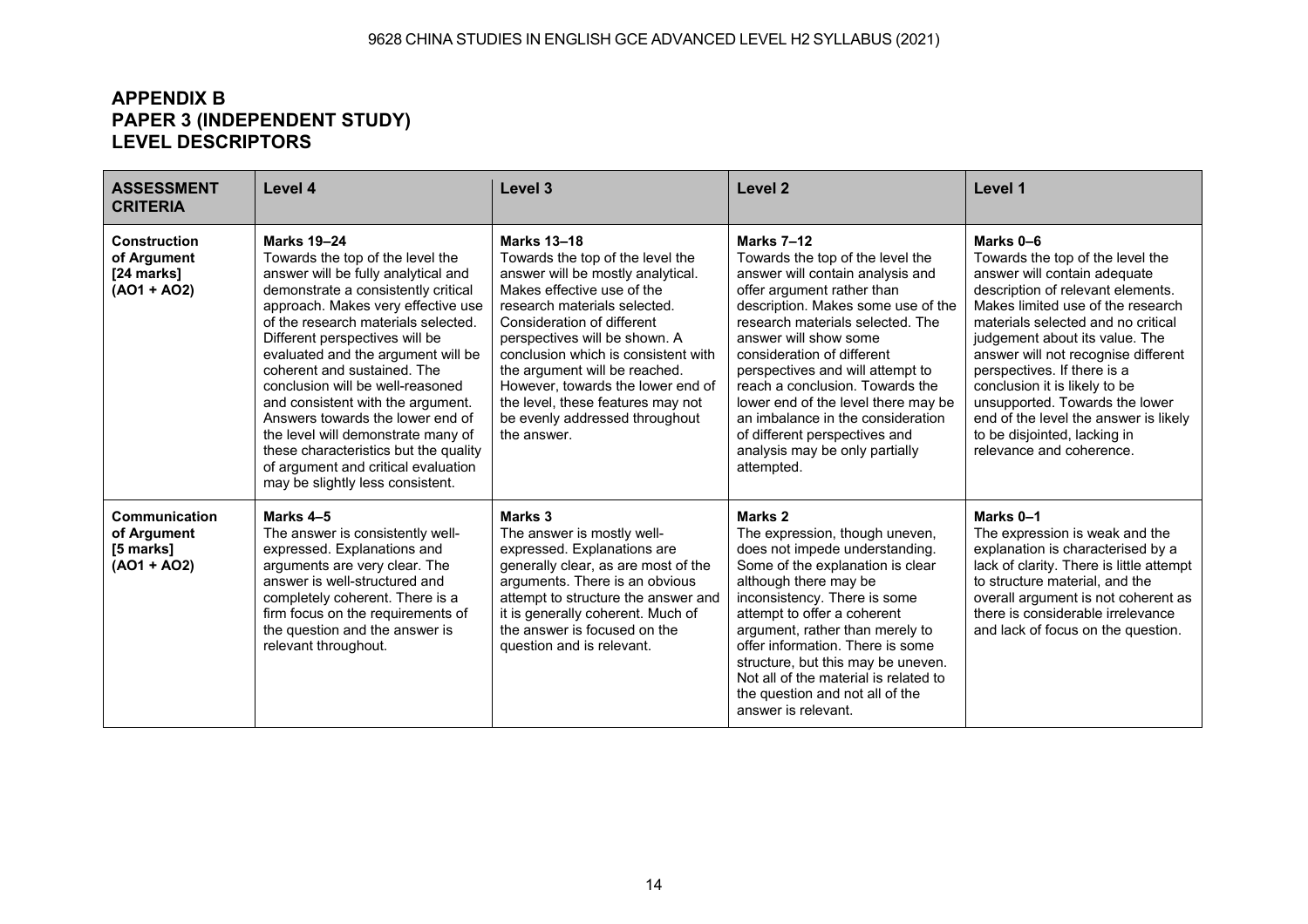# 9628 CHINA STUDIES IN ENGLISH GCE ADVANCED LEVEL H2 SYLLABUS (2021)

| <b>ASSESSMENT</b><br><b>CRITERIA</b>                  | Level 4                                                                                                                                                                                                                                                                                         | Level 3                                                                                                                                                                                                                                                                                                          | Level 2                                                                                                                                                                   | Level 1                                                                                                                                                                                                                                  |
|-------------------------------------------------------|-------------------------------------------------------------------------------------------------------------------------------------------------------------------------------------------------------------------------------------------------------------------------------------------------|------------------------------------------------------------------------------------------------------------------------------------------------------------------------------------------------------------------------------------------------------------------------------------------------------------------|---------------------------------------------------------------------------------------------------------------------------------------------------------------------------|------------------------------------------------------------------------------------------------------------------------------------------------------------------------------------------------------------------------------------------|
| <b>Research Skills</b><br>[16 marks]<br>$(AO1 + AO3)$ | <b>Marks 13-16</b><br>A wide range of relevant evidence<br>will be selected from personal<br>research with discrimination. The<br>evidence will be consistently<br>appropriate in terms of depth, be<br>very closely related to the issues in<br>the question and will support the<br>argument. | Marks 9-12<br>A reasonable range of relevant<br>evidence will be selected from<br>personal research and most of it<br>will support the arguments. Some<br>of it will be of appropriate depth.<br>There will be some unevenness,<br>but most of the research will be<br>related to the issues in the<br>question. | Marks 5-8<br>Some relevant evidence will be<br>researched, though some may not<br>be of an appropriate depth or<br>support the issues in the question<br>directly enough. | Marks 0-4<br>There will be limited relevant<br>material used mainly to convey<br>information and not directly related<br>to the issues in the question.<br>Researched information will be of<br>limited depth, quality and<br>relevance. |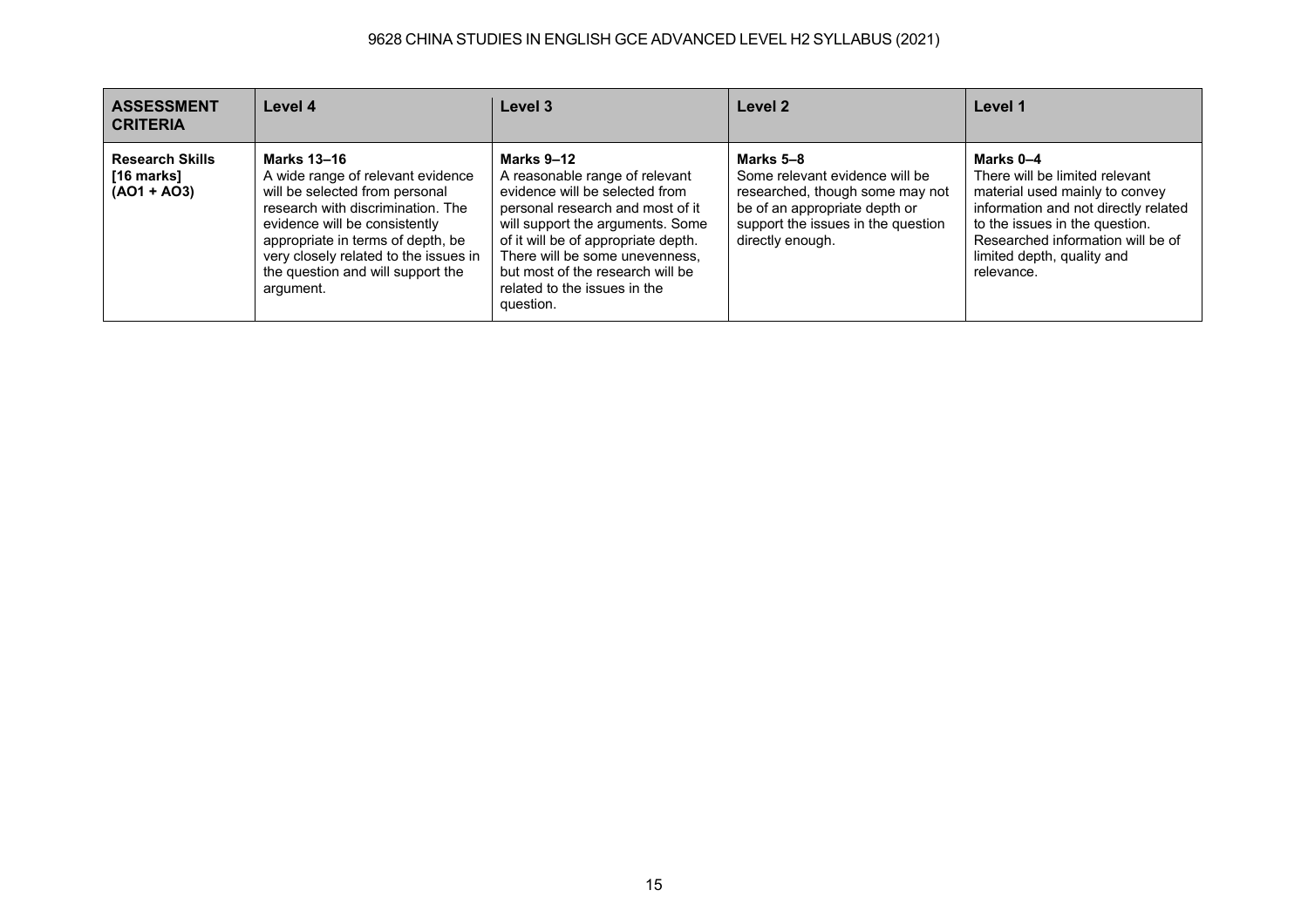

**國國 Cambridge Assessment<br>電罗 International Education** 

# **APPENDIX C**

**CHINA STUDIES IN ENGLISH Higher 2 (Syllabus 9628)** 

#### **INDEPENDENT STUDY PROPOSAL FORM**

| <b>Candidate's Name:</b>                                                                                                                                     | <b>Index Number:</b>              |
|--------------------------------------------------------------------------------------------------------------------------------------------------------------|-----------------------------------|
| <b>Centre Name:</b>                                                                                                                                          | <b>Centre Number:</b>             |
| <b>Year of Examination:</b>                                                                                                                                  | <b>NRIC/Foreign Student's No:</b> |
| If this is the 2nd submission, please tick here                                                                                                              |                                   |
| <b>Research Question:</b>                                                                                                                                    |                                   |
|                                                                                                                                                              |                                   |
|                                                                                                                                                              |                                   |
|                                                                                                                                                              |                                   |
| <b>Rationale for Choice of Research Question:</b>                                                                                                            |                                   |
|                                                                                                                                                              |                                   |
|                                                                                                                                                              |                                   |
|                                                                                                                                                              |                                   |
| <b>Synopsis of Independent Study:</b><br>[State clearly the objective(s) and scope of your research, and identify any potential problems or<br>limitations.] |                                   |
|                                                                                                                                                              |                                   |
|                                                                                                                                                              |                                   |
|                                                                                                                                                              |                                   |
|                                                                                                                                                              |                                   |
|                                                                                                                                                              |                                   |
|                                                                                                                                                              |                                   |
|                                                                                                                                                              |                                   |
|                                                                                                                                                              |                                   |
|                                                                                                                                                              |                                   |
|                                                                                                                                                              |                                   |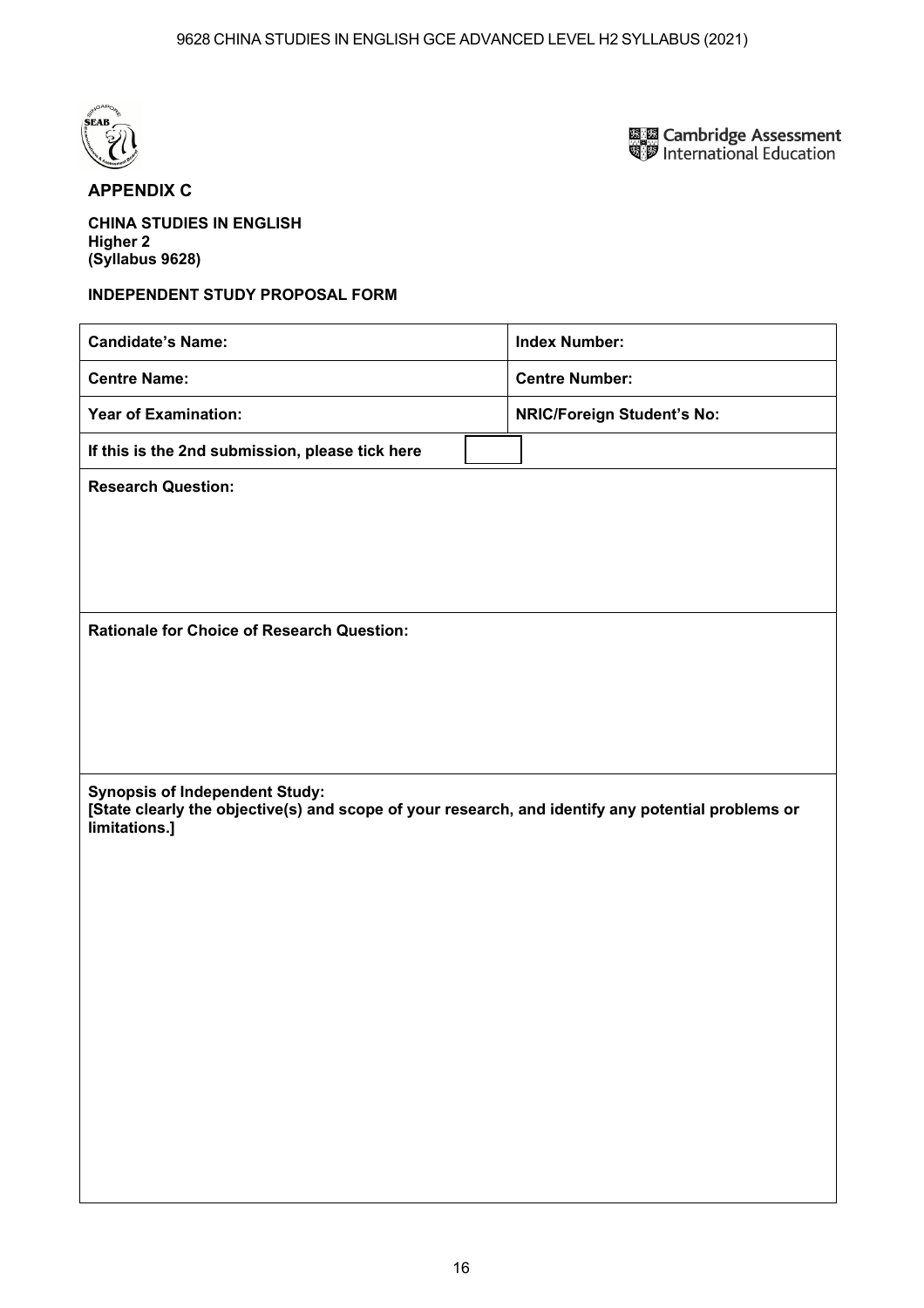| Literature Review (i.e. an overview of the current state of knowledge in this research area): |            |       |
|-----------------------------------------------------------------------------------------------|------------|-------|
|                                                                                               |            |       |
|                                                                                               |            |       |
|                                                                                               |            |       |
|                                                                                               |            |       |
|                                                                                               |            |       |
|                                                                                               |            |       |
|                                                                                               |            |       |
|                                                                                               |            |       |
|                                                                                               |            |       |
| Methodology<br>[State clearly qualitative and/or quantitative methods that will be used]      |            |       |
|                                                                                               |            |       |
|                                                                                               |            |       |
|                                                                                               |            |       |
|                                                                                               |            |       |
|                                                                                               |            |       |
|                                                                                               |            |       |
|                                                                                               |            |       |
|                                                                                               |            |       |
| <b>Candidate's Signature:</b>                                                                 |            | Date: |
|                                                                                               |            |       |
| <b>Coursework Supervisor's Name:</b>                                                          | Signature: | Date: |
|                                                                                               |            |       |

**School School Stamp**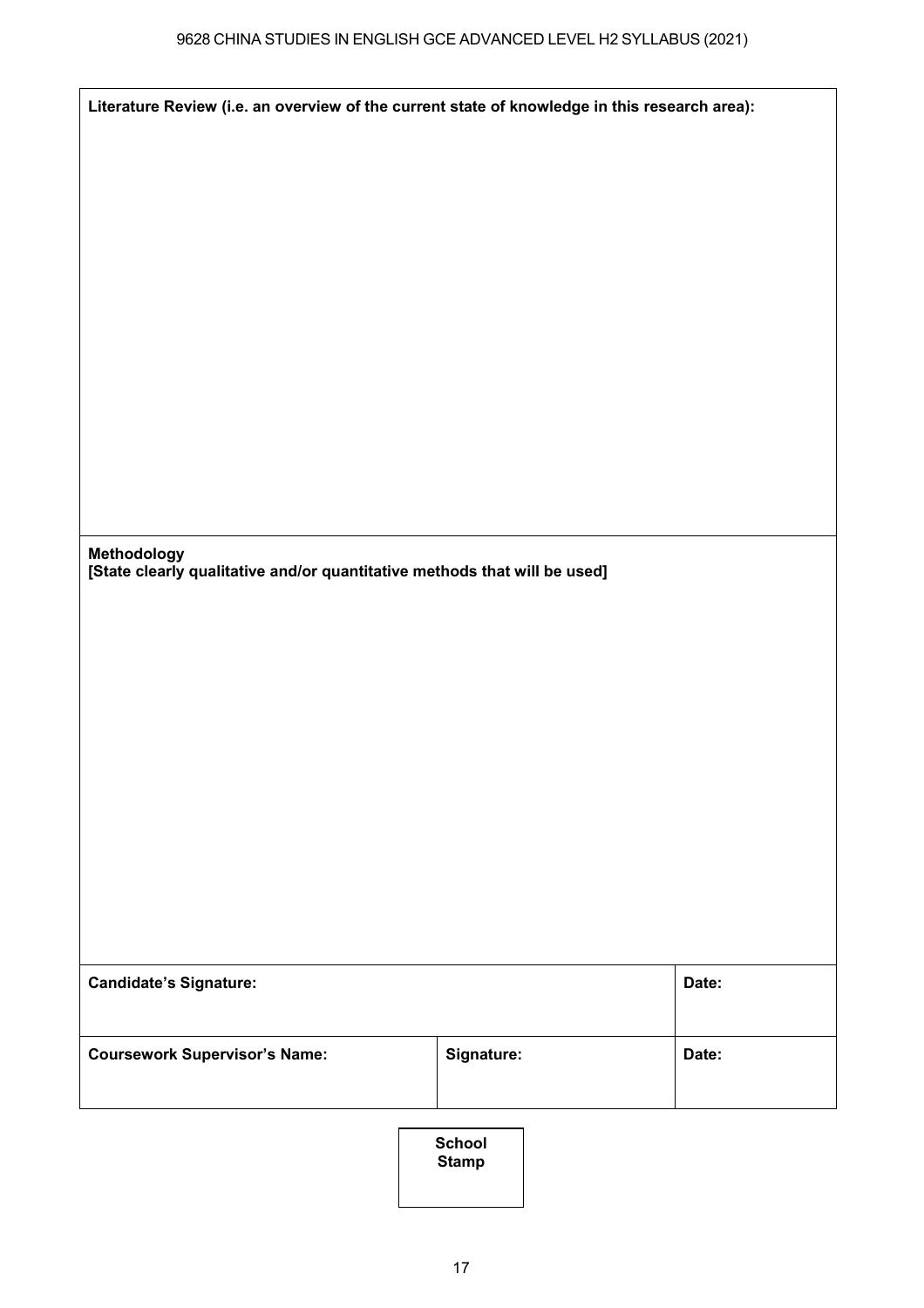

**EN Cambridge Assessment** International Education

#### **APPENDIX D**

**[To be attached to the front of H2 Independent Study/H3 Research Essay/H3 Research Project]** 

#### **H2 INDEPENDENT STUDY/H3 RESEARCH ESSAY/H3 RESEARCH PROJECT**

#### **DECLARATION AND SUBMISSION FORM**

| Subject:                                                    | <b>Subject Code:</b>        |  |
|-------------------------------------------------------------|-----------------------------|--|
| <b>Candidate's Name:</b>                                    | <b>Index Number:</b>        |  |
| <b>Centre Name:</b>                                         | <b>Centre Number:</b>       |  |
| <b>Coursework Supervisor's Name:</b>                        | <b>Year of Examination:</b> |  |
| Title of Independent Study/Research Essay/Research Project: |                             |  |

|  | Word count for Independent Study/Research Essay/Research Project: |  | words |
|--|-------------------------------------------------------------------|--|-------|
|  |                                                                   |  |       |

#### **Plagiarism Warning:**

Plagiarism is using someone else's work without acknowledging the source of that information. (Refer to the examination syllabus for more details on what constitutes plagiarism.) Plagiarism amounts to intellectual theft and is seen as an act of dishonesty. An investigation will be conducted when there is cause for suspicion of plagiarism. Where clear and convincing evidence exists, disciplinary action by the examining authority will be taken against any candidate found to have committed or aided the offence of plagiarism. Candidates who have contravened the examination regulations will not be given a grade and a 'T' symbol for the subject will be indicated.

#### **Candidates Declaration:**

I declare that the attached work was produced solely by me.

I also declare that the subject area and content used in this Independent Study/Research Essay/Research Project is not used in any other H2/H3 Independent Study/Research Essay/Research Project that I am submitting in the same examination year, or have submitted previously.

I am aware that if I am submitting two or more pieces of research work, only one of the works will be assessed if it is found that there is substantial overlap of content in the various pieces of research work submitted.

#### **Candidates signature and date** \_\_\_\_\_\_\_\_\_\_\_\_\_\_\_\_\_\_\_\_\_\_\_\_\_\_\_\_\_\_\_\_\_\_\_\_\_\_\_\_\_\_\_\_\_\_\_\_\_\_\_\_\_\_\_

#### **Coursework Supervisors Declaration:**

In supervising this candidate, I declare that I **have / have not\*** supervised this candidate in accordance with the Notes for Coursework Supervisor contained in the Examination Syllabus.

\* If 'have not', please attach an Irregularity Report containing the details to this Form.

#### **Coursework Supervisors signature and date** \_\_\_\_\_\_\_\_\_\_\_\_\_\_\_\_\_\_\_\_\_\_\_\_\_\_\_\_\_\_\_\_\_\_\_\_

I have **no reason / reason\*\*** to believe that the work submitted by the candidate contains plagiarised material (please circle accordingly).

\*\* If there is evidence to suggest plagiarism may have occurred, please complete an Irregularity Report and submit it to SEAB with the candidate's work.

#### **Coursework Supervisors signature and date** \_\_\_\_\_\_\_\_\_\_\_\_\_\_\_\_\_\_\_\_\_\_\_\_\_\_\_\_\_\_\_\_\_\_\_\_

**School Stamp**